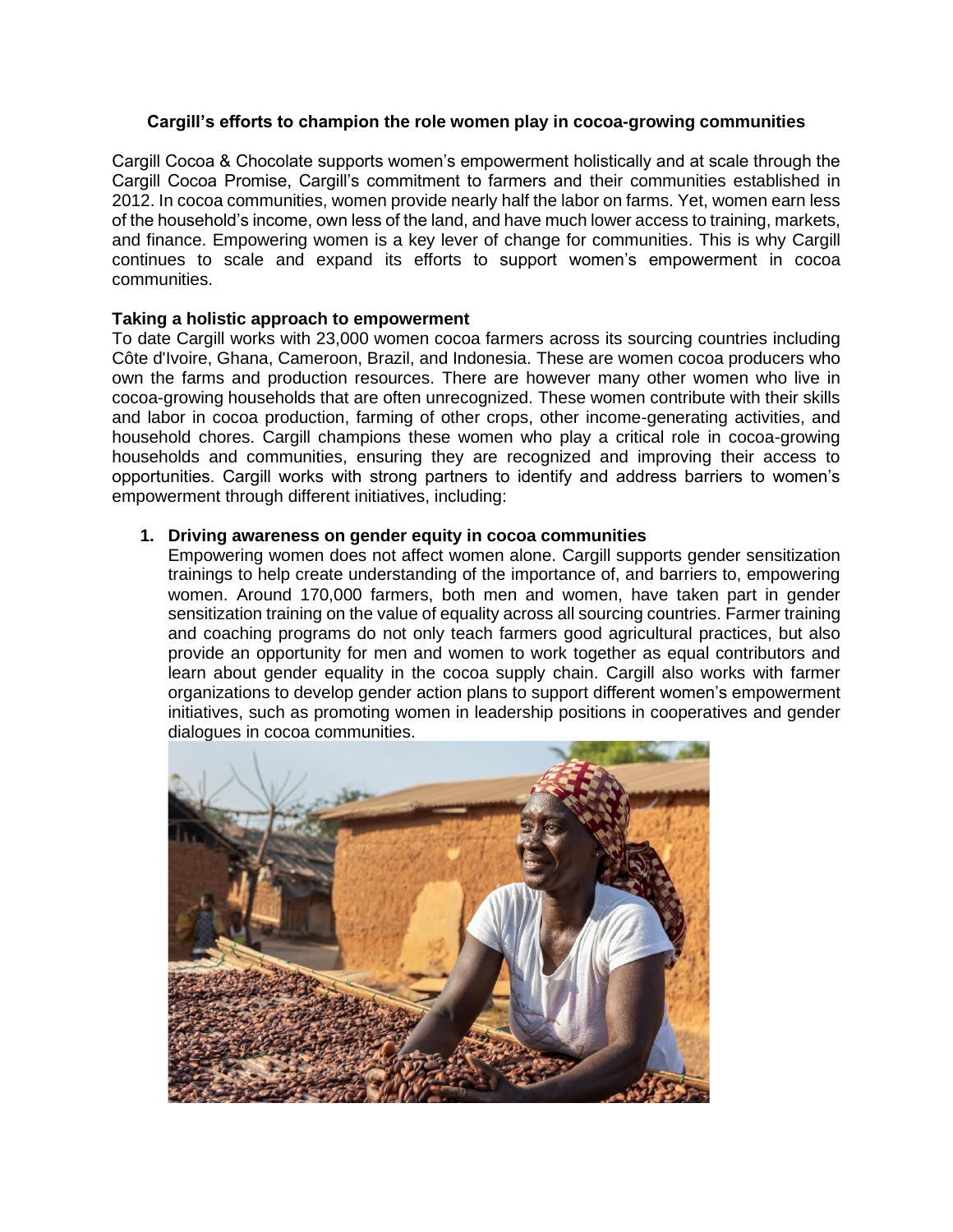**2. Empowering women as leaders, individually and within farmer organizations**

Cargill is working with cocoa farmer organizations to provide support for women groups to start income generating activities in Côte d'Ivoire. Working with Empow'Her and IFC, Cargill developed a Gender Capacity Building initiative as part of the Coop Academy, Cargill's coop professionalization program. Women groups that are linked to selected farmer organizations participate in training and coaching sessions to develop their business, financial literacy, and leadership skills. Women participating in the training develop the skills they need to start or grow their own businesses contributing to income diversification of cocoa households. So far, 687 women have participated in the program linked to 10 farmer organizations. The plan is to expand the program to reach 1,500 more women linked to 20 more farmer organizations.



# **3. Increasing women's access to finance and markets**

When women have access to affordable financial credit, they can take steps towards economic stability and independence by becoming income generators. Working with CARE, Cargill has introduced community-based savings and loan schemes, known as Village Savings and Loan Associations (VSLAs), which enable women to save money and take out loans, which they can use to start and grow their own businesses, as well as taking care of personal needs such as paying school fees. The VSLAs provide members a platform to access informal financial services and training across various topics, including financial literacy, business management, and diversification through incomegenerating activities. To date, CARE and Cargill have established 376 VSLAs comprising 9,034 members (6,853 women) in Ghana and Côte d'Ivoire.

This is all a part of Cargill's broader commitment to change how the cocoa industry functions. When women have access to better education, health and nutrition, their children learn, communities thrive, and crop yields increase. Cargill is making good progress to empower women, but gender inequalities still significantly limit the opportunities available to many women in cocoa communities. We want to scale up our approach to give women equal rights to economic resources, so they become income generators in their own right – as farmers, as small business owners, as entrepreneurs and as business leaders.